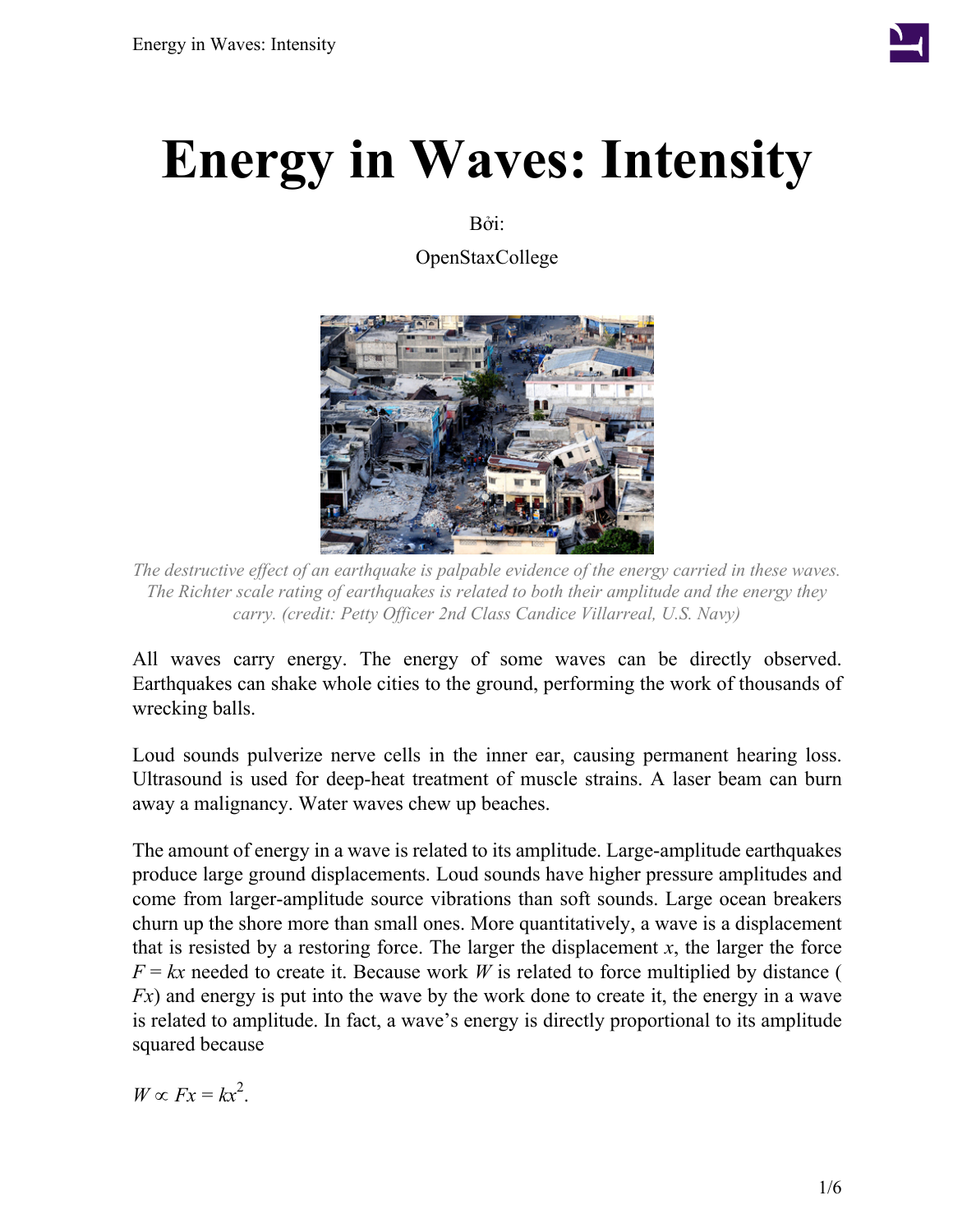The energy effects of a wave depend on time as well as amplitude. For example, the longer deep-heat ultrasound is applied, the more energy it transfers. Waves can also be concentrated or spread out. Sunlight, for example, can be focused to burn wood. Earthquakes spread out, so they do less damage the farther they get from the source. In both cases, changing the area the waves cover has important effects. All these pertinent factors are included in the definition of intensity *I* as power per unit area:

 $I = \frac{P}{4}$ *A*

where *P* is the power carried by the wave through area *A*. The definition of intensity is valid for any energy in transit, including that carried by waves. The SI unit for intensity is watts per square meter ( $W/m<sup>2</sup>$ ). For example, infrared and visible energy from the Sun impinge on Earth at an intensity of 1300  $W/m^2$  just above the atmosphere. There are other intensity-related units in use, too. The most common is the decibel. For example, a 90 decibel sound level corresponds to an intensity of  $10^{-3}$  W/m<sup>2</sup>. (This quantity is not much power per unit area considering that 90 decibels is a relatively high sound level. Decibels will be discussed in some detail in a later chapter.

Calculating intensity and power: How much energy is in a ray of sunlight?

The average intensity of sunlight on Earth's surface is about 700 W/m<sup>2</sup>.

(a) Calculate the amount of energy that falls on a solar collector having an area of  $0.500 \text{ m}^2$  in 4.00 h.

(b) What intensity would such sunlight have if concentrated by a magnifying glass onto an area 200 times smaller than its own?

## **Strategy a**

Because power is energy per unit time or  $P = \frac{E}{t}$  $\frac{E}{t}$ , the definition of intensity can be written as  $I = \frac{P}{4}$  $\frac{P}{A} = \frac{E/t}{A}$  $\frac{\partial H}{\partial A}$ , and this equation can be solved for E with the given information.

## **Solution a**

- 1. Begin with the equation that states the definition of intensity:  $I = \frac{P}{4}$  $\frac{P}{A}$ .
- 2. Replace *P* with its equivalent  $E/t$ :  $I = \frac{E/t}{4}$  $\frac{d}{A}$ .
- 3. Solve for *E*:  $E = IAt$ .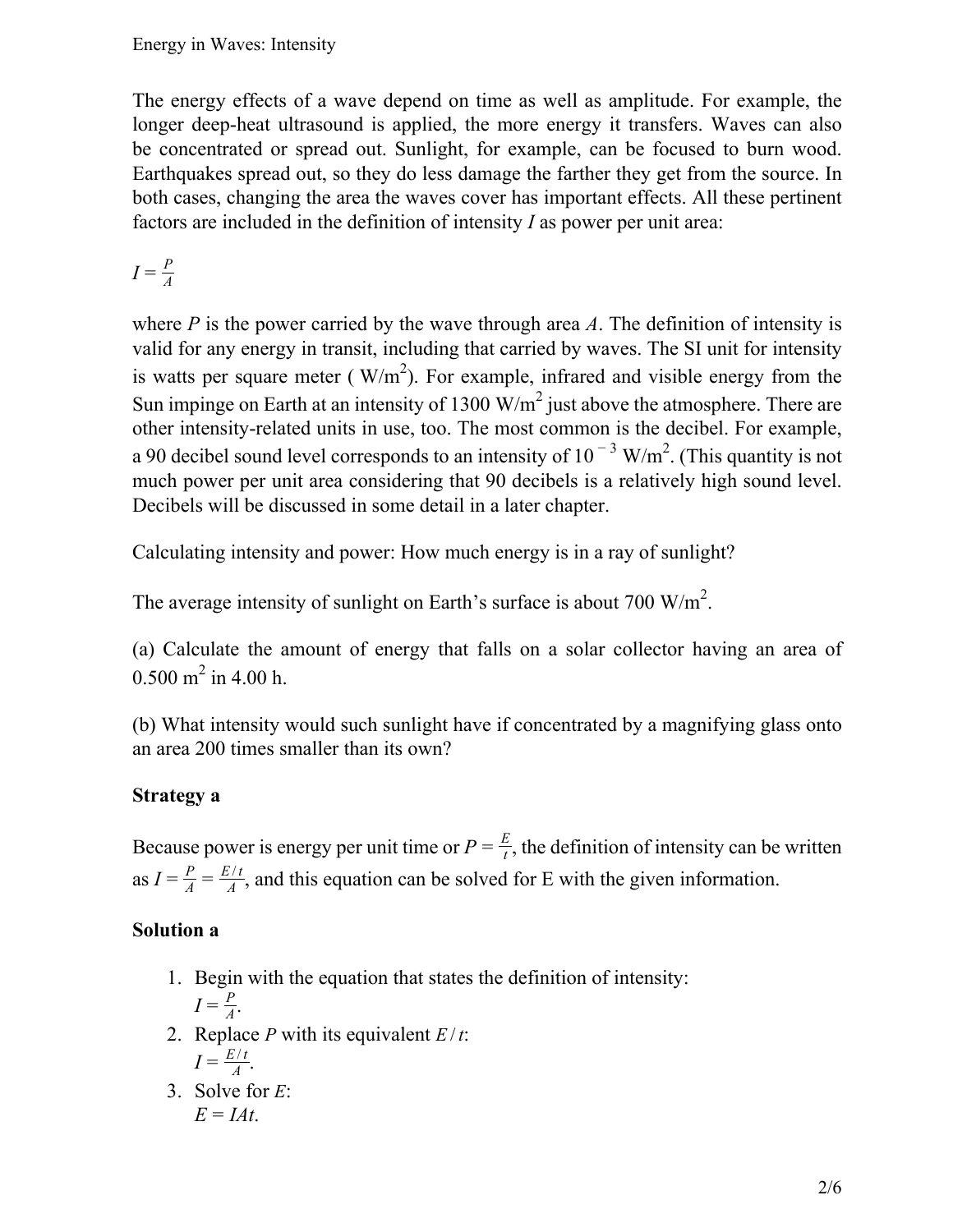- 4. Substitute known values into the equation:  $E = (700 \text{ W/m}^2)(0.500 \text{ m}^2)[(4.00 \text{ h})(3600 \text{ s/h})]$ .
- 5. Calculate to find *E* and convert units:  $5.04 \times 10^6$  J,

### **Discussion a**

The energy falling on the solar collector in 4 h in part is enough to be useful—for example, for heating a significant amount of water.

## **Strategy b**

Taking a ratio of new intensity to old intensity and using primes for the new quantities, we will find that it depends on the ratio of the areas. All other quantities will cancel.

## **Solution b**

- 1. Take the ratio of intensities, which yields: *I* ′  $\frac{I'}{I} = \frac{P' / A'}{P / A}$  $\frac{A}{P/A} = \frac{A}{A'}$  (The powers cancel because *P* ' = *P*).
- 2. Identify the knowns:  $A = 200A'$ , *I* ′  $\bar{I}$  = 200.
- 3. Substitute known quantities:

$$
I' = 200I = 200(700 \text{ W/m}^2).
$$

4. Calculate to find *I* ′ :  $I' = 1.40 \times 10^5$  W/m<sup>2</sup>.

## **Discussion b**

Decreasing the area increases the intensity considerably. The intensity of the concentrated sunlight could even start a fire.

Determine the combined intensity of two waves: Perfect constructive interference

If two identical waves, each having an intensity of  $1.00 \text{ W/m}^2$ , interfere perfectly constructively, what is the intensity of the resulting wave?

## **Strategy**

We know from [Superposition](/m42249) and Interference that when two identical waves, which have equal amplitudes *X*, interfere perfectly constructively, the resulting wave has an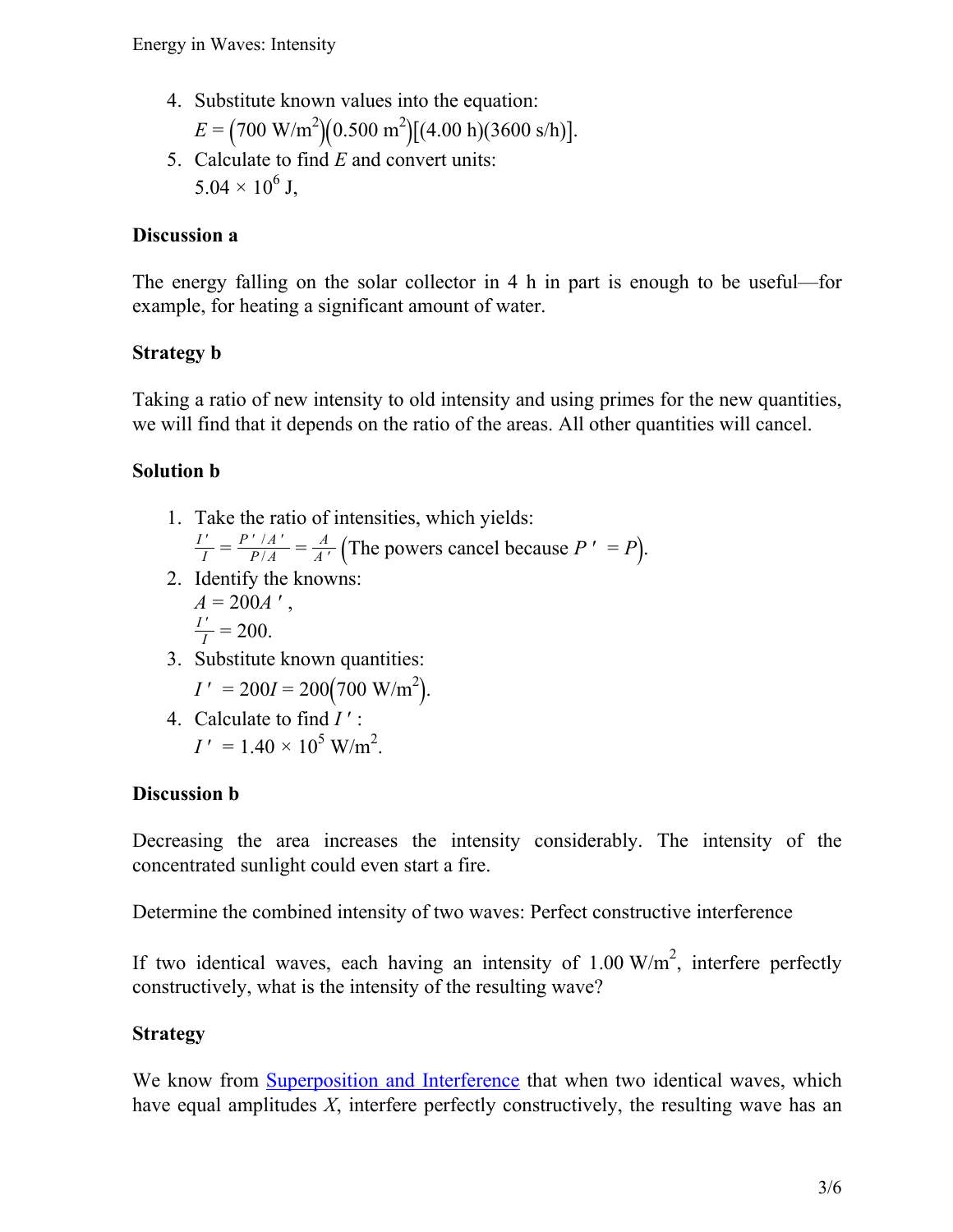amplitude of 2*X*. Because a wave's intensity is proportional to amplitude squared, the intensity of the resulting wave is four times as great as in the individual waves.

#### **Solution**

- 1. Recall that intensity is proportional to amplitude squared.
- 2. Calculate the new amplitude:
	- $I' \propto (X')^2 = (2X)^2 = 4X^2$ .
- 3. Recall that the intensity of the old amplitude was: 1 children in msup  $\propto X^2$ .
- 4. Take the ratio of new intensity to the old intensity. This gives: *I*′  $\frac{I}{I} = 4.$
- 5. Calculate to find *I*′:  $I' = 4I = 4.00$  W/m<sup>2</sup>.

#### **Discussion**

The intensity goes up by a factor of 4 when the amplitude doubles. This answer is a little disquieting. The two individual waves each have intensities of 1.00  $\text{W/m}^2$ , yet their sum has an intensity of 4.00  $\text{W/m}^2$ , which may appear to violate conservation of energy. This violation, of course, cannot happen. What does happen is intriguing. The area over which the intensity is 4.00 W/m<sup>2</sup> is much less than the area covered by the two waves before they interfered. There are other areas where the intensity is zero. The addition of waves is not as simple as our first look in [Superposition](/m42249) and Interference suggested. We actually get a pattern of both constructive interference and destructive interference whenever two waves are added. For example, if we have two stereo speakers putting out 1.00 W/m<sup>2</sup> each, there will be places in the room where the intensity is 4.00 W/m<sup>2</sup> , other places where the intensity is zero, and others in between. [\[link\]](#page-3-0) shows what this interference might look like. We will pursue interference patterns elsewhere in this text.

<span id="page-3-0"></span>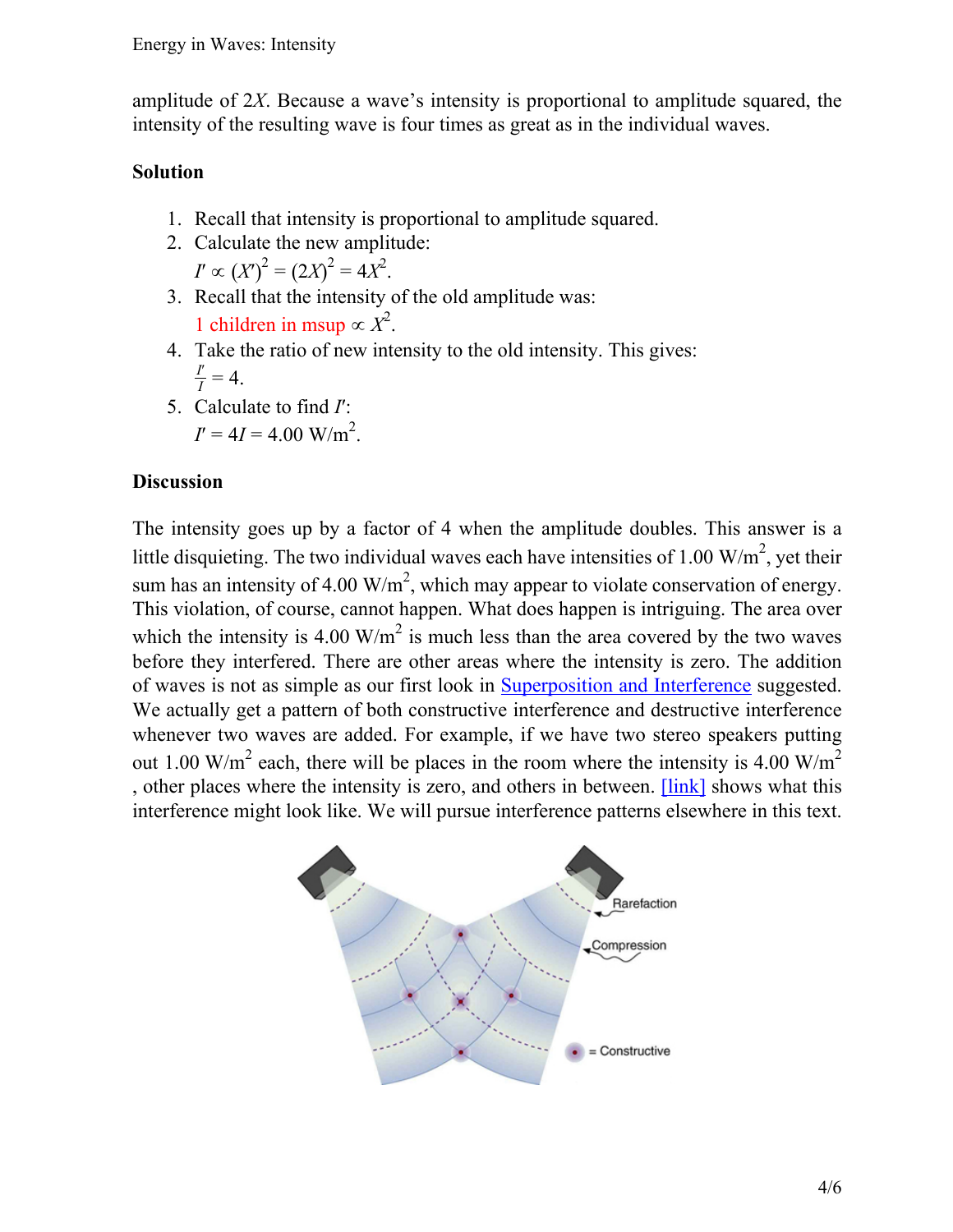#### Energy in Waves: Intensity

*These stereo speakers produce both constructive interference and destructive interference in the room, a property common to the superposition of all types of waves. The shading is proportional to intensity.*

## Check Your Understanding

Which measurement of a wave is most important when determining the wave's intensity?

Amplitude, because a wave's energy is directly proportional to its amplitude squared.

## **Section Summary**

Intensity is defined to be the power per unit area:

 $I = \frac{P}{4}$  $\frac{P}{A}$  and has units of W/m<sup>2</sup>.

## **Conceptual Questions**

Two identical waves undergo pure constructive interference. Is the resultant intensity twice that of the individual waves? Explain your answer.

Circular water waves decrease in amplitude as they move away from where a rock is dropped. Explain why.

## **Problems & Exercises**

## **Medical Application**

Ultrasound of intensity  $1.50 \times 10^2$  W/m<sup>2</sup> is produced by the rectangular head of a medical imaging device measuring 3.00 by 5.00 cm. What is its power output?

0.225 W

The low-frequency speaker of a stereo set has a surface area of  $0.05 \text{ m}^2$  and produces 1W of acoustical power. What is the intensity at the speaker? If the speaker projects sound uniformly in all directions, at what distance from the speaker is the intensity  $0.1 \text{ W/m}^2$ ?

To increase intensity of a wave by a factor of 50, by what factor should the amplitude be increased?

7.07